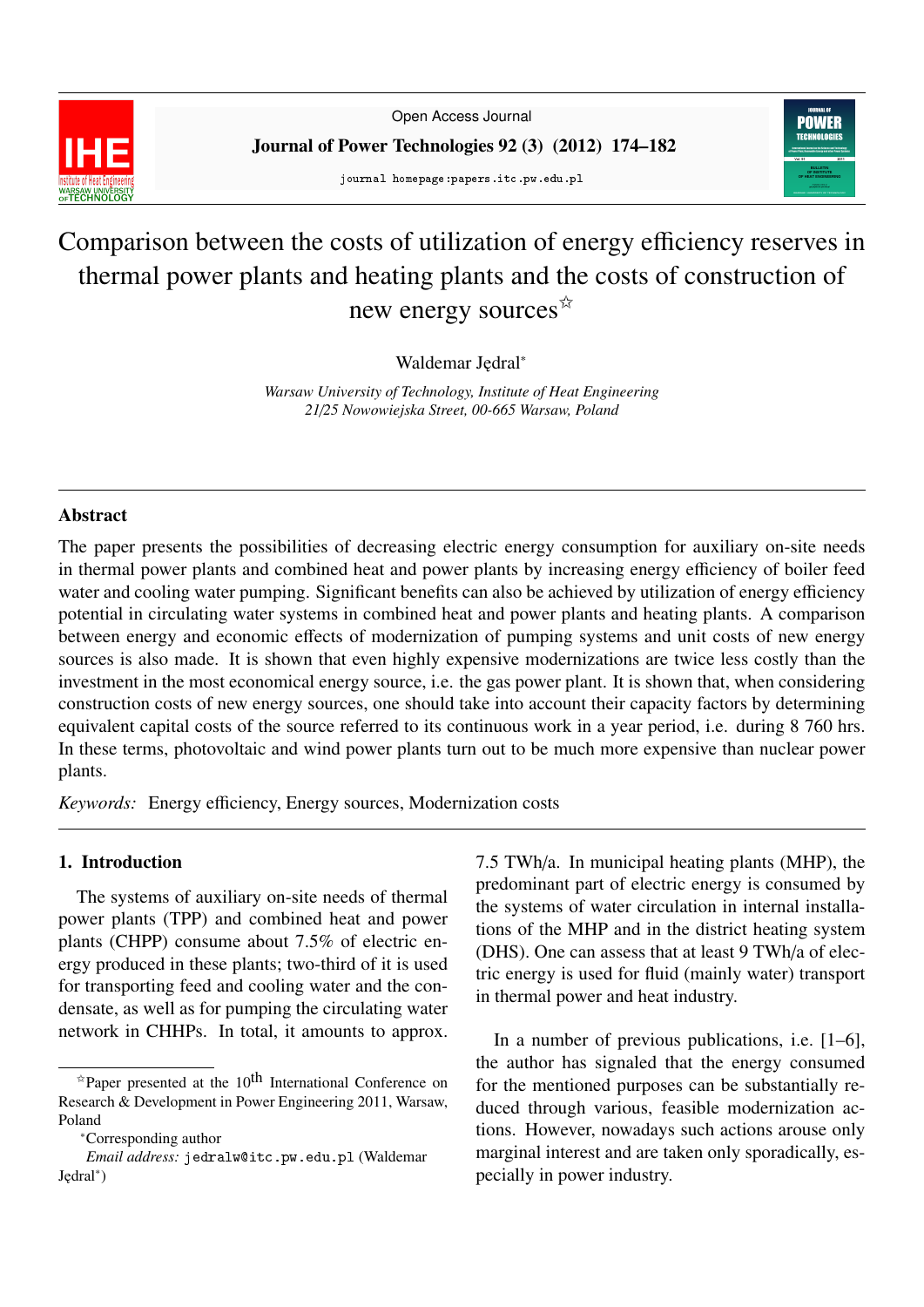Similarly as in many other branches of economy, also in power industry and heat industry decisionmakers still underestimate the enormous energy reserve that is associated with the potential of energy efficiency increase in diverse production and exploitation processes. Prompt and reasonable utilization of these reserves can make it possible to exclude from exploitation the oldest, antiquated and less efficient power units, which would allow us to gain time for building new, highly-efficient power plants in Poland. It would also make it possible to reduce  $CO<sub>2</sub>$  emission, which—let alone very doubtful sense of fight against the global warming—will contribute to reducing, or even avoiding the charges for overlimit emissions.

#### 2. Energy efficiency as important energy reserve

In work [7], the author undertook an attempt to define fundamental concepts concerning energy efficiency and the method of assessing economic effects of energy reserve utilization; the related costs were compared with the costs of construction of new energy sources.

Energy efficiency of an arbitrary process can be defined, in most simple way, as

$$
E_e = \frac{E}{W} \tag{1}
$$

where: *E*—effect, i.e. measurable outcome of a given process, *W*—input, i.e. amount of energy (electric, heat or metric tons of coal equivalent ) consumed to yield the effect *E*.

In this way, one can define e.g. energy efficiency of the whole national economy; in this case *E* would be the national income, expressed e.g. as the Gross National Product (GNP).

The inverse of energy efficiency of a process, i.e. *W*/*E*, is its energy consumption factor.

It is most convenient to assess energy efficiency *E<sup>e</sup>* of a process when both E and W are expressed in energy units, or—as it happens in many practical situations—in power units. In this case,  $E_e = \eta$ is simply energy efficiency factor of the process. For example, in the case of a pumping facility (heating pumping station, circulating water network in a heat plant or combined heat and power plant, boiler feed

water system in a power plant)  $E_e$  is equal to  $\eta_{ft}$  of the fluid transport process in this object the fluid transport process in this object

$$
E_e = \eta_{ft} = \frac{P_u}{\sum_i P_{el,i}}\tag{2}
$$

where:  $P_u = Q_s \Delta p$ —usable (effective) hydraulic power imparted from the pump to the fluid, *Qs* fluid flow output from the pump system, ∆*p* pressure difference between output and input of the system,  $P_{el,i}$ —electric energy drawn from the mains by the drive system of the *i*<sup>th</sup> pump.

Energy efficiency of individual machines and devices, i.e. *E<sup>e</sup>* of a pump set, blower, fluid coupling etc., is equal to their efficiency  $\eta$ .

The potential of energy efficiency increase is very high. According to many sources (i.e. [8]) energy consumption needed for producing a unit of GNP in Poland is 2.5–3 times higher that that in 15 countries of the so-called "old EU". It is feasible to decrease this energy consumption by 25– 30% [8], or—according to some other authors—even by 40%, in a relatively short time. Assuming that the losses of electric energy in various processes in national economy might be decreased only by 10% of the presently consumed amount, i.e. by approx. 15 TWh/a, we would avoid the necessity of constructing new power units of at least 2 750 MW total power (assuming average working time of a power unit 6000 h/a and transmission losses in the power grid at a level of 10%). At the same time, we would avoid  $CO<sub>2</sub>$  emission amounting to approx. 14–15 million ton a year.

Achieving such energy savings is quite real, estimations by [4, 7], show that, in pump systems only, by reasonable modernization of pumps and installations one could eliminate the losses which presently amount to 6.5–7.5 TWh/a.

More and more frequently we can encounter the thesis that the potential of effective utilization of energy is an important energy reserve, of which one can make advantage through very profitable, modernizing investments of short pay-out time [9].

It is estimated that in pump systems in thermal power industry one can obtain—without great effort and very quickly—energy savings as high as 1– 1.5 TWh/a, and in heat industry 0.5–1 TWh/a.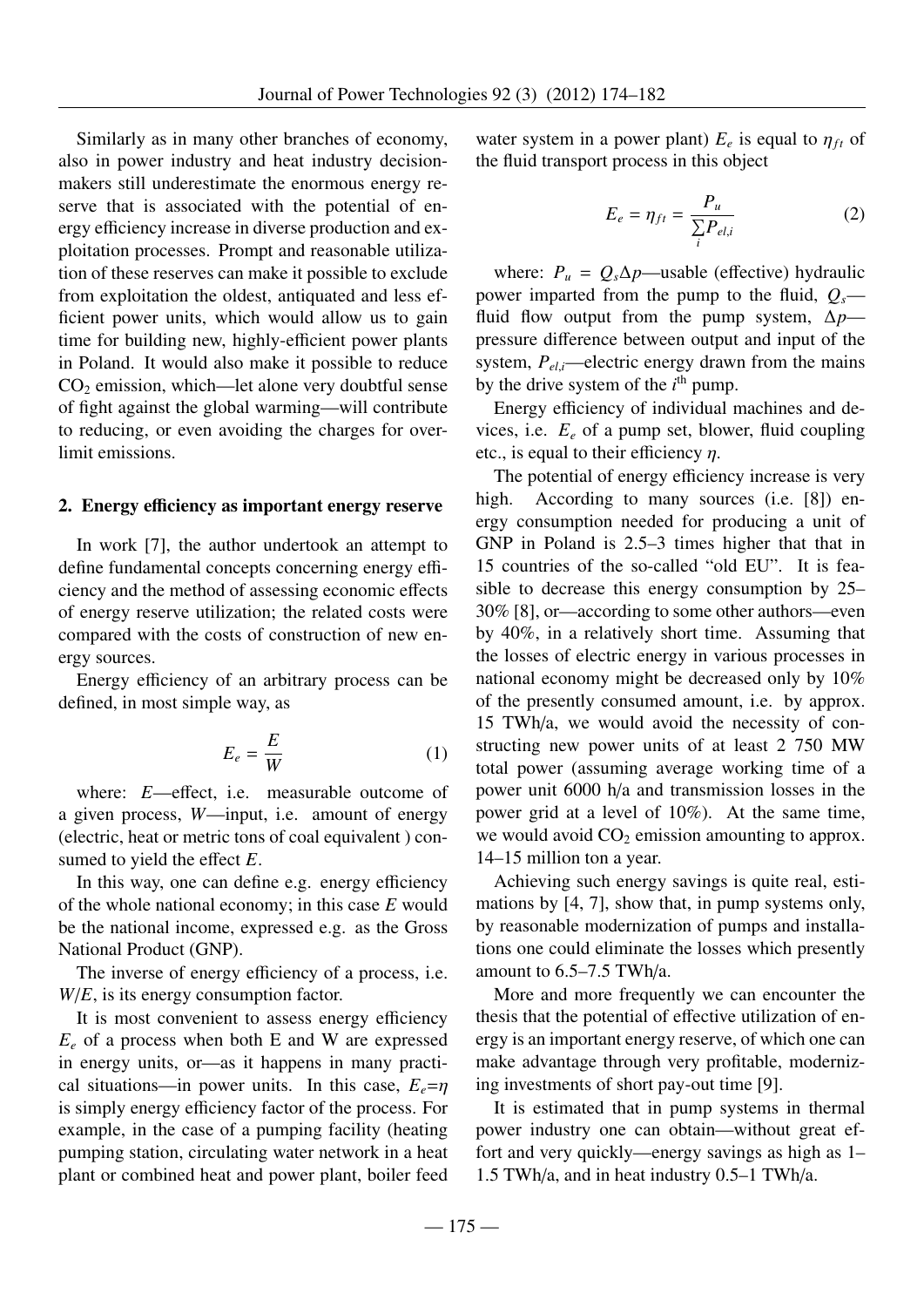### 3. Methods and costs of improvement of energy efficiency of pump systems in power plants, combined heat and power plants and in heating plants

In numerous publications, e.g. those mentioned in Section 2, there are described various modernizing actions concerning boiler feed pumps, cooling water and condensate pumps in TPP and CHPP, and district heating pumps in CHPP and MHP. The result of these actions is improvement of efficiency  $\eta_c$  of fluid pumping in individual networks. The main modernizing actions are the following:

- changing pump system structure, e.g. feed pumps, or district heating pumps,
- improving selection of pump parameters, according to the requirements of the system,
- changing the method of pump delivery control, by replacing throttling control by a more energy-saving one,
- modernizing pumps in order to improve their internal and external seals,
- changing the place of water input from the feed pumps to control injectors of steam superheaters,
- introducing the control of axial pumps delivery in cooling water system by changing angle of inclination of impeller blades,
- introducing computer control of operation of pump groups consisting of several district heating pumps or cooling water pumps.

Example modernizing actions of above-mentioned kind and their energy and economic effects are juxtaposed in Table 1. Taking into account annual energy savings ∆*E* resulting from modernization, and time of work of pumps in a year  $T_a$ , we can calculate the "avoided losses" (saved power), *Pav*

$$
P_{av} = \frac{\Delta E}{T_a} \varepsilon \tag{3}
$$

The sum of these powers can be utilized in the national economy, thus making it possible to avoid

construction of new energy sources producing such a power.

In the case of modernization performed in a thermal power plant or combined heat-power plant, one should assume  $\varepsilon$ =1; in modernization of other pump systems, i.e. in heating plants, it is necessary to take into account also the avoided power losses in the power grid. On the bases of statistical data published annually by the Energy Market Agency S.A., we can assume, on average,  $\varepsilon$  = 1.1 (however, in the case of an object located at the outskirts of an old mains, this could be even  $\varepsilon \approx 1.3-1.4$ ).

As we can see in Table 1, the money spent on modernization is paid back quickly. In the examples shown in Table 1, and in many others, the simple pay-back period usually does not exceed 1–1.5 year. Moreover, contrary to many cases of construction of new energy sources, the period of modernization realization is very short, usually 1.5 year, or 2 years at most, including the time needed for preparing the project and settling the tender. Any tedious formalities, administrative, environmental, etc., are not needed either, and many other costs can be avoided (infrastructure, ground, connection to mains, fuel, services, etc.).

#### *Remarks to Table 1.*

a) Exchanging two 50% pumps, driven through fluid coupling with multiplying gear, for one 100% pump driven by high-speed 6 kV electric motor with a stepping-up frequency converter.

b) In the existing pumps, according to item a), cutting back of impeller blade tips in order to decrease too high pump head by 10%.

c) Replacement of stages 2 and 3 of feed pump enabling a decrease of pump head by 300–350 m while maintaining the required pressure of water on superheater control injectors.

d) Reconstruction of malfunctioning mechanical control system of impeller blade setting angle in cooling water pump (a complicated system of toothed wheels and gears) and replacing it with a hydraulic one.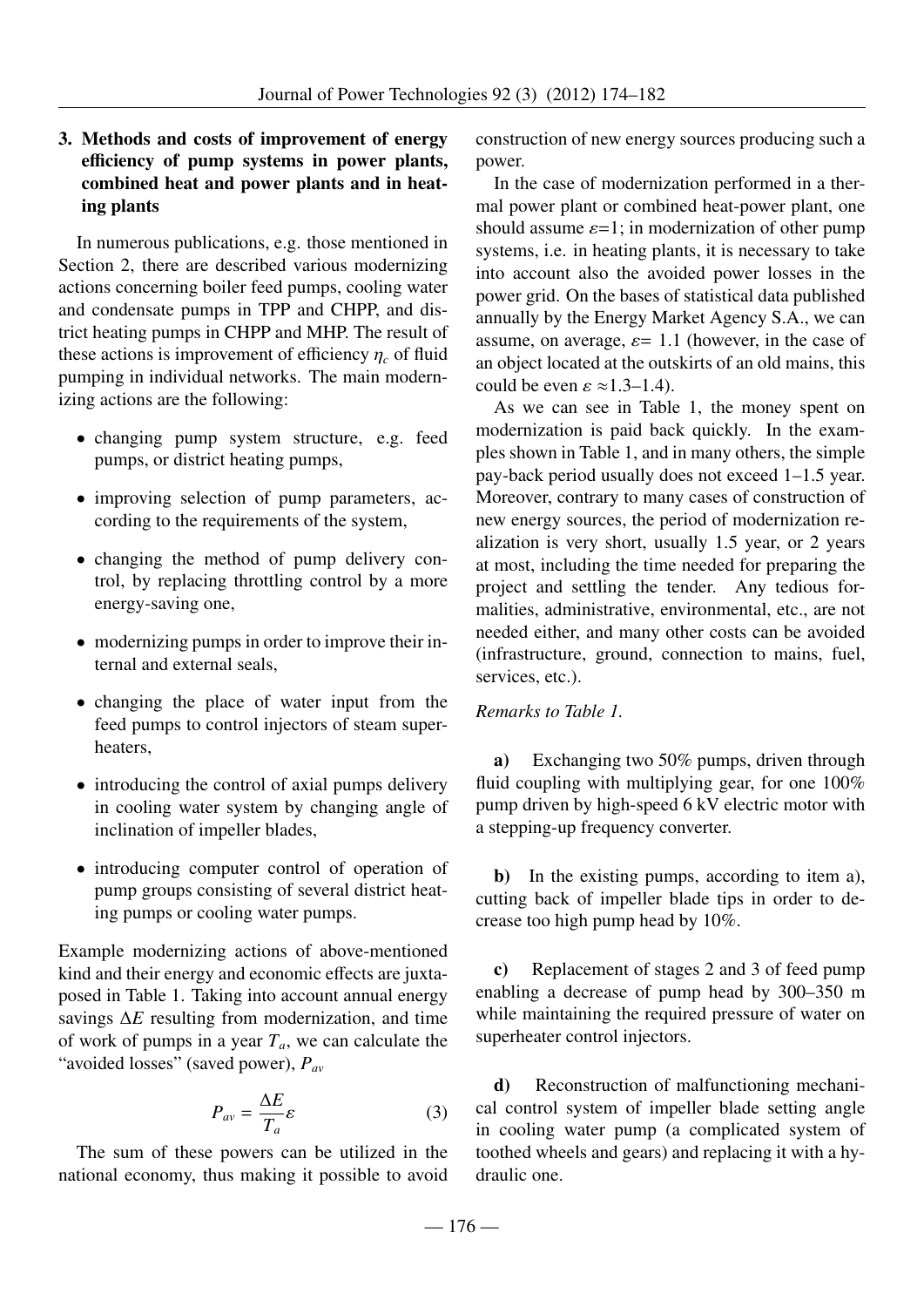|                     |                                                                                       | Table 1: Juxtaposition of modernization effects of pump systems and other technological installations |                                |                                        |                                               |                                                                            |                                            |                                                            |                                              |
|---------------------|---------------------------------------------------------------------------------------|-------------------------------------------------------------------------------------------------------|--------------------------------|----------------------------------------|-----------------------------------------------|----------------------------------------------------------------------------|--------------------------------------------|------------------------------------------------------------|----------------------------------------------|
| $Ex-$<br>am-<br>ple | Kind of object                                                                        | Subject (range) of modernization                                                                      | $T_a$ , h<br>loading<br>Annual | Moderniza-<br>tion cost<br>$K_m$ , PLN | Energy saving<br>kWh<br>per year $\Delta E$ , | Avoided<br>$\operatorname*{power}^{*}_{\mathit{a}\mathit{v}}, \mathit{kW}$ | Simple<br>pay-back<br>year<br>period SPB** | Avoided<br>$\frac{\text{cost}^{***}k_{\alpha\nu}}{PLN/kW}$ | Reference                                    |
| ದ                   | 200 MW power unit of a<br>fossil fuel plant                                           | of boiler feed pumps<br>(high-cost investment)<br>Exchange                                            | 6000                           | $5.5 \cdot 10^{6}$                     | $6.88 \cdot 10^{6}$                           | 1147.0                                                                     | $6.0$ (DPB)                                | 4800                                                       | $\boxed{3}$                                  |
| م                   | as above                                                                              | of boiler feed pump<br>parameters (low-cost investment)<br>Adjustment                                 | 6000                           | $0.15 \cdot 10^{6}$                    | $1.10^{6}$                                    | 166.7                                                                      | 1.0                                        | $\frac{8}{20}$                                             | $\Xi$                                        |
| ပ                   | 200 MW power unit in<br>another fossil fuel plant                                     | Changing water input place to con-<br>trol injectors                                                  | 6000                           | $0.25 \cdot 10^{6}$                    | $4.10^{6}$                                    | 666.7                                                                      | 0.3                                        | $\frac{375}{95}$                                           | $\Box$                                       |
| ರ                   | 200 MW power unit in<br>any fossil fuel plant                                         | Introducing control of axial pumps<br>by adjustment of impeller blade<br>setting angle                | 6000                           | $0.13\!\cdot\!10^6$                    | $1.6{\cdot}10^6$                              | 266.7                                                                      | 0.4                                        | <b>SIS</b>                                                 | author's<br>private<br>$[10]$ and<br>inform. |
| ο                   | Heat plant in a city with<br>80 000 inhabitants                                       | frequency converters<br>Installing 3                                                                  | 5100                           | $0.096 \cdot 10^{6}$                   | $0.361 \cdot 10^{6}$                          | 77.9                                                                       | 0.7 heating<br>season                      | $\frac{1230}{310}$                                         | $\Xi$                                        |
|                     | Heat plant in a city with<br>50 000 inhabitants                                       | installation concept of<br>circulating water network<br>Change of                                     | 5100                           | $0.35 \cdot 10^{6}$                    | $2.2.10^{6}$                                  | 474.5                                                                      | 0.4 heating<br>season                      | $\frac{1}{2}$                                              | $\Xi$                                        |
| 60                  | as above                                                                              | Installing cool-mixing pump                                                                           | 5100                           | $0.046 \cdot 10^{6}$                   | $0.11 \cdot 10^{6}$                           | 23.7                                                                       | 0.9 heating<br>season                      | $rac{66}{100}$                                             | author's<br>private<br>inform.               |
| h,                  | com-<br>plant<br>bined heat-power<br>$(Q_s=11000 \text{ m}^3/\text{h})$<br>High-power | Rewinding electric motors + buy-<br>ing new pumps                                                     | 5100                           | $0.5{\cdot}10^6$                       | $2.8 \cdot 10^{6}$                            | 549.0                                                                      | $0.9$ heating<br>season                    | $\frac{20}{20}$                                            | report ITC<br>Unpublished<br>ξ               |
|                     | heat-power<br>station in a big industrial<br>Combined<br>plant                        | Exchange of flow elements in cir-<br>culating water pumps                                             | 5000                           | $0.18 \cdot 10^{6}$                    | 0.825-10 <sup>6</sup>                         | 165.0                                                                      | 0.55 heating<br>season                     | $\frac{000}{280}$                                          | $[12]$                                       |
| ≔                   | CHPP supplying a part of<br>big regional town                                         | Exchange of flow elements in cir-<br>culating water pumps + frequency<br>converters                   | 5200                           | $0.44 \cdot 10^{6}$                    | 1.32.10 <sup>6</sup>                          | 253.8                                                                      | 1.7 heating<br>season                      | $\frac{1730}{440}$                                         | author's<br>private<br>inform.               |
| ίŠ,                 | as above                                                                              | New, big pomp set with frequency<br>converter                                                         | 5200                           | $1.26 \cdot 10^{6}$                    | 1.97.10 <sup>6</sup>                          | 378.8                                                                      | 3.2 heating<br>season                      | 3320                                                       | author's<br>private<br>inform.               |
|                     | ed power $P_{av}$ -according to formula 3<br>i                                        | $\frac{1}{2}$                                                                                         |                                |                                        |                                               |                                                                            |                                            |                                                            |                                              |

| -according to formula<br>i<br>$\ddot{a}$<br>$\overline{1}$<br>1 power<br>Avoidec<br>こうしょう |
|-------------------------------------------------------------------------------------------|
|                                                                                           |

<sup>\*</sup> Avoided power P<sub>ao</sub>−according to formula 3<br>\*\* S PB = k<sub>e</sub>∆E/K<sub>m</sub>–Simple Pay-back Period, DBP–Discounted Pay-back Period; k<sub>e</sub>=0.20 PLN/kWh was assumed for power plants and k<sub>e</sub>=0.20 PLN/kWh for other objects<br>\*\*\* Avoided *E*/*Km*–Simple Pay-back Period, DBP–Discounted Pay-back Period; *ke*=0.20 PLN/kWh was assumed for power plants and *ke*=0.20 PLN/kWh for other objects ∗∗∗Avoided cost *kav* – according to formula 4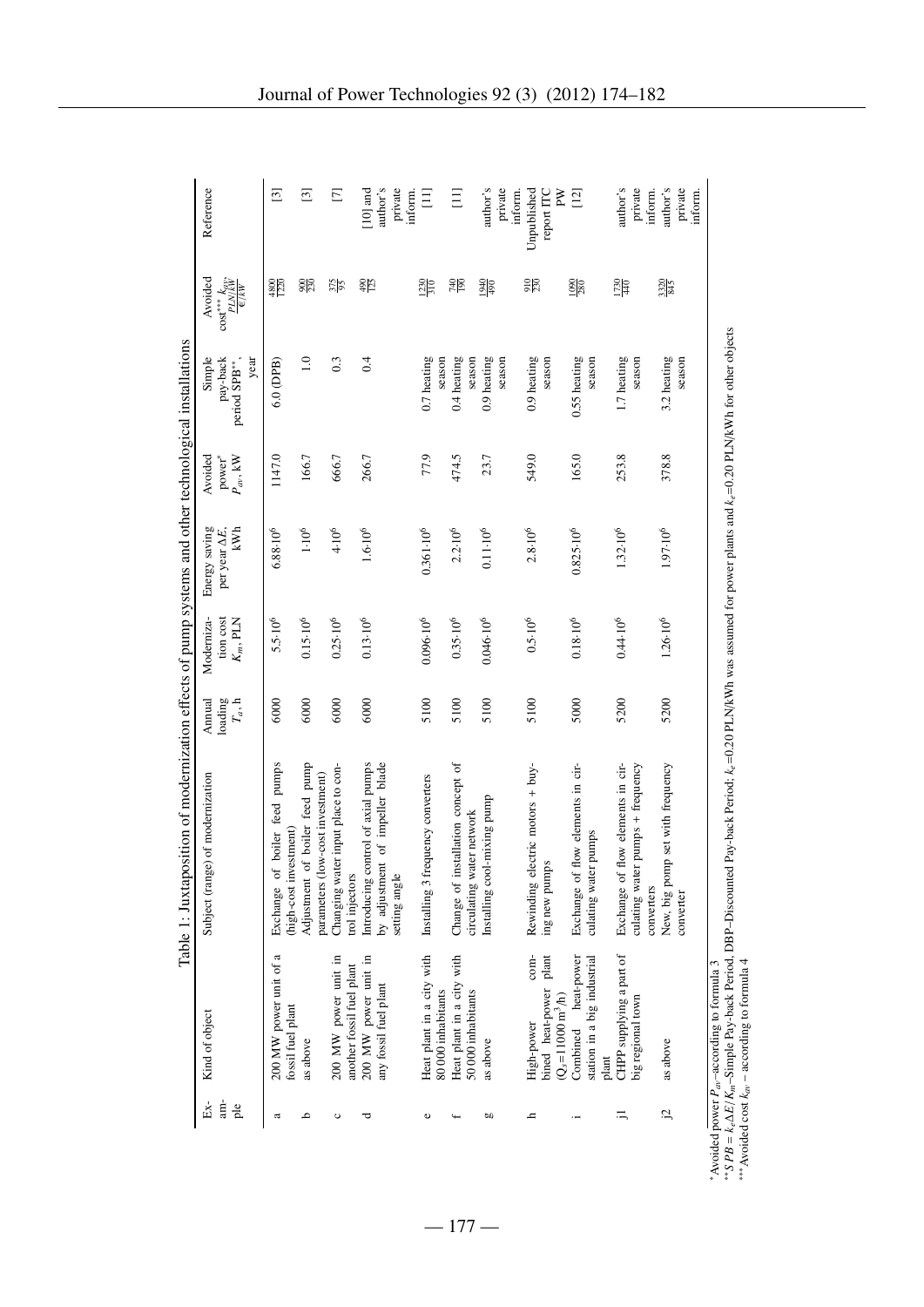e) Replacing throttling control by speed control—installing frequency converters for all three pumps cooperating in parallel.

f) Cold mixing circulation without throttling; instead, applying a separate mixing pump and carrying out modernization of the set of district heating pumps, consisting in adjusting pump parameters to the new concept.

g) Installing a separate cold mixing pump with speed control.

h) Twofold decrease in too-high height of head of booster district heating pumps by decreasing rotational speed of driving motors from 1485 rpm to 987 rpm (through rewinding), and purchasing and applying a new pump of lower delivery.

i) Replacing flow elements in two multistage district heating pumps (improvement of operating parameter selection, and significant increase in efficiency).

j1) Actions as in item i) concerning the set of three district heating pumps, and purchasing one frequency converter.

j2) Buying a new, high-efficiency pump set of delivery threefold greater than that in existing pumps, with a frequency converter accommodated to cooperation with one existing pump after overhaul.

There are other possible actions, also very promising, especially those related to introduction of delivery control through rotational speed control in diagonal cooling water pumps, as well as in condensate pumps, in 360 MW power units [13]. Another interesting possibility consists in applying self-regulation in condensate pumps in the condition of partial cavitation [2]. Both mentioned solutions require detailed energy and economic analysis, which is worth performing.

## 4. Comparison between costs of utilization of energy efficiency potential and costs of construction of new energy sources

Considerable decrease in auxiliary power consumption in TPPs and CHPPs, along with reduction of energy used by district heating pumps in CH-PPs and MHPs, supported by similar actions in other branches if economy, can make construction of new energy sources unnecessary.

In order to assess cost-effectiveness of investments in utilization of energy efficiency potential, the author [7] proposed comparing the investment costs related to1 kW in various, newly constructed energy sources, with the relative avoided costs *kav*, PLN/kW expended on modernization aimed at increasing energy efficiency. Avoided cost is then an equivalent of investment cost of the new energy source which we don't need to create. It can be defined as

$$
k_{av} = \frac{K_m}{P_{av}} [PLN/kW]
$$
 (4)

where:  $K_m$ —cost of modernization, PLN;  $P_{av}$  avoided power,kW; defined by formula 3.

Table 2 shows juxtaposition of unit investment costs, known from literature,  $k_{inv}$ , PLN/kW,  $\epsilon$ /kW, pertaining to construction of new energy sources, and the avoided costs  $k_{av}$ . Because different sources give various values of capacity factor *T<sup>a</sup>* (time of work in a year with full installed power), so that one should compare equivalent costs *keq* increased in relation to investment costs *kinv*

$$
\alpha = \frac{8760}{T_a} \tag{5}
$$

times.

The costs that must be expended to build a source of a greater power

$$
P_{eq} = \frac{8760}{T_a}P = \alpha P\,,\tag{6}
$$

such that would be capable of producing, in the period Ta, the same amount of energy as a given source of installed power *P* working with full capacity during the whole year, i.e. 8760 h, are then the following

$$
k_{eq} = \alpha \, k_{inv} \tag{7}
$$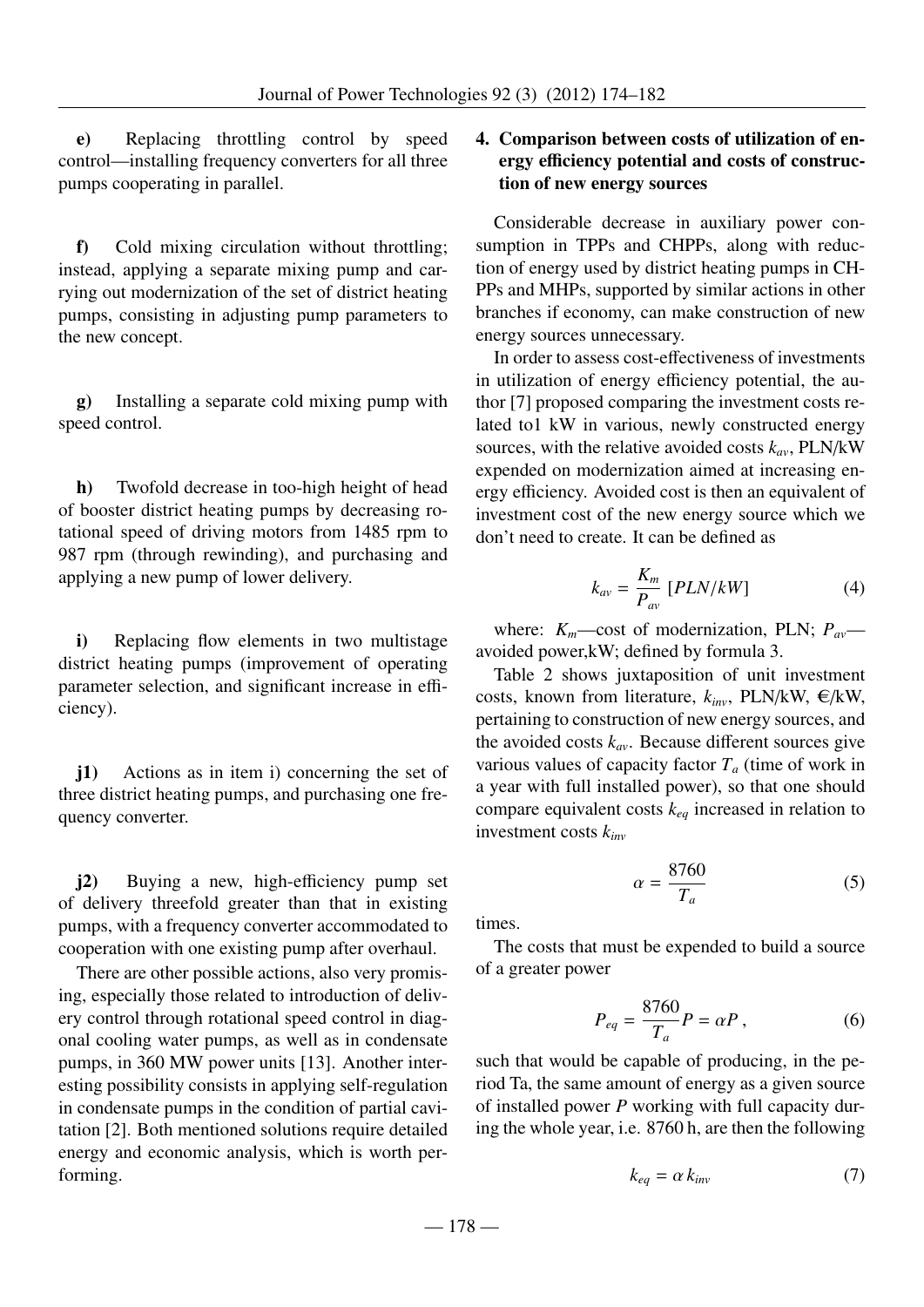The value of  $\alpha$  changes within a wide range, from  $\alpha$ =1.095 for nuclear power plants ( $T_a$ =8 000 h) up to for wind power plants  $(T_a=2\ 200-2\ 000\ h)^1$  [16]. It significantly influences equivalent cost  $k_{eq}$  of producing 1 kW of power.

In the case of wind power plants one needs to add some other costs, of no small importance. Because, especially in summer, there could appear very long windless periods, one must construct, next to the wind farm, an emergency power plant—preferably a gas-fuel one—of installed power equal to at least 30–50% of that of the wind farm. In order to equalize the effects of variable wind velocity within 24 hrs, one must install an accumulator battery with DC/AC converters next to the wind farm. Its power should be equal to approx. two-third of installed power of the wind farm [17, 18]. According to [17], the cost of installing such a battery amounts presently to 3.0– 3.5 million  $\epsilon$  per 1 MW (private information from the author [17]). In sporadic, favorable cases it is possible, instead of installing an accumulator battery with converters, to build a pumped-storage power station of comparable construction costs.

In these conditions, wind power plants have very high equivalent cost  $k'_{eq}$ —that includes all abovementioned additional costs (among all types of power plants contained in Table 2, only solar (photovoltaic) power plants have even higher equivalent cost  $k_{eq}$ ), but their enthusiasts, quite tactfully, prefer to remain silent about this fact.

An apparently surprising conclusion is that the cost of construction of one 1 000 MW nuclear power unit would be lower, even much lower, than the total cost of a wind farm consisting of 2 000 windmills of installed power 2 MW each.

It should be mentioned that the costs of connecting 2000 windmills to the high-voltage power grid would be probably much higher than the cost of connecting one unit of a nuclear power plant. The maintenance cost would undoubtedly be higher, as well, compensating, to some extent, for the costs of fuel in nuclear power plant. The area of ground occupied by a wind farm would also be greater, which would generate additional costs, not taken into account in Table 2.

The figures shown in Table 2 confirm that utilization of energy efficiency potential is economically more advantageous than construction of new energy sources, especially renewable ones. As we can see, the cost of 1 kW of avoided power is—even in the case of high-expenditure modernization—almost twice lower than the cost of 1 kW from the cheapest source—the gas power plant without CCS installation. In the case of low-expenditure modernization, i.e. when complete replacement of all facilities is not required, this cost could be more than tenfold lower.

Practical possibility of generating high power in solar power plants in Poland, especially with photovoltaic generators, is also questionable. As it is known, the solar constant equals  $1\,368 \text{ W/m}^2$ . Let us imagine a solar power plant orbiting around Earth. Let us assume very high efficiency of future photovoltaic generators and highly-efficient system of electric energy transmission to Earth—together up to 73%. From 1  $m<sup>2</sup>$  of such a power plant one could get 1 kW. Obtaining 1000 MW of electric power, like from a nuclear power unit or a great unit of carbon power plant of super-critical parameters, would require an area of the solar panel equal to  $10^6$  m<sup>2</sup>=1 km<sup>2</sup>. Besides, the question of transmitting such a power to Earth is still unresolved. Then, construction of high-power orbiting solar power station today seems absolutely unrealistic. Construction of such a power station on Earth would require much greater ground area<sup>2</sup>.

It is worth noticing that large-scale burning of biomass, in the form of co-burning in boilers of power units, has already caused disturbances on the timber market. It is planned that in the new 100– 190 MW biomass-fired power units healthy wood will be used as a fuel, instead of cones, sawdust, bark or straw. Such an energy source should never be numbered among renewable ones, and subsidizing the "green energy" should be abolished.

It should be emphasized that, in the case of power acquired from the reserves of energy efficiency, there

<sup>&</sup>lt;sup>1</sup>According to [14],  $T_a$  value for wind power plants in Poland is even smaller, approx. 1 630–1 740 h/a; this values are consistent with the data from [15], which relate  $T_a$  to annual average of wind velocity.

<sup>&</sup>lt;sup>2</sup>The areas occupied by solar power plants presently constructed are even 20–40 times greater, which limits the possibility of constructing them on a greater scale.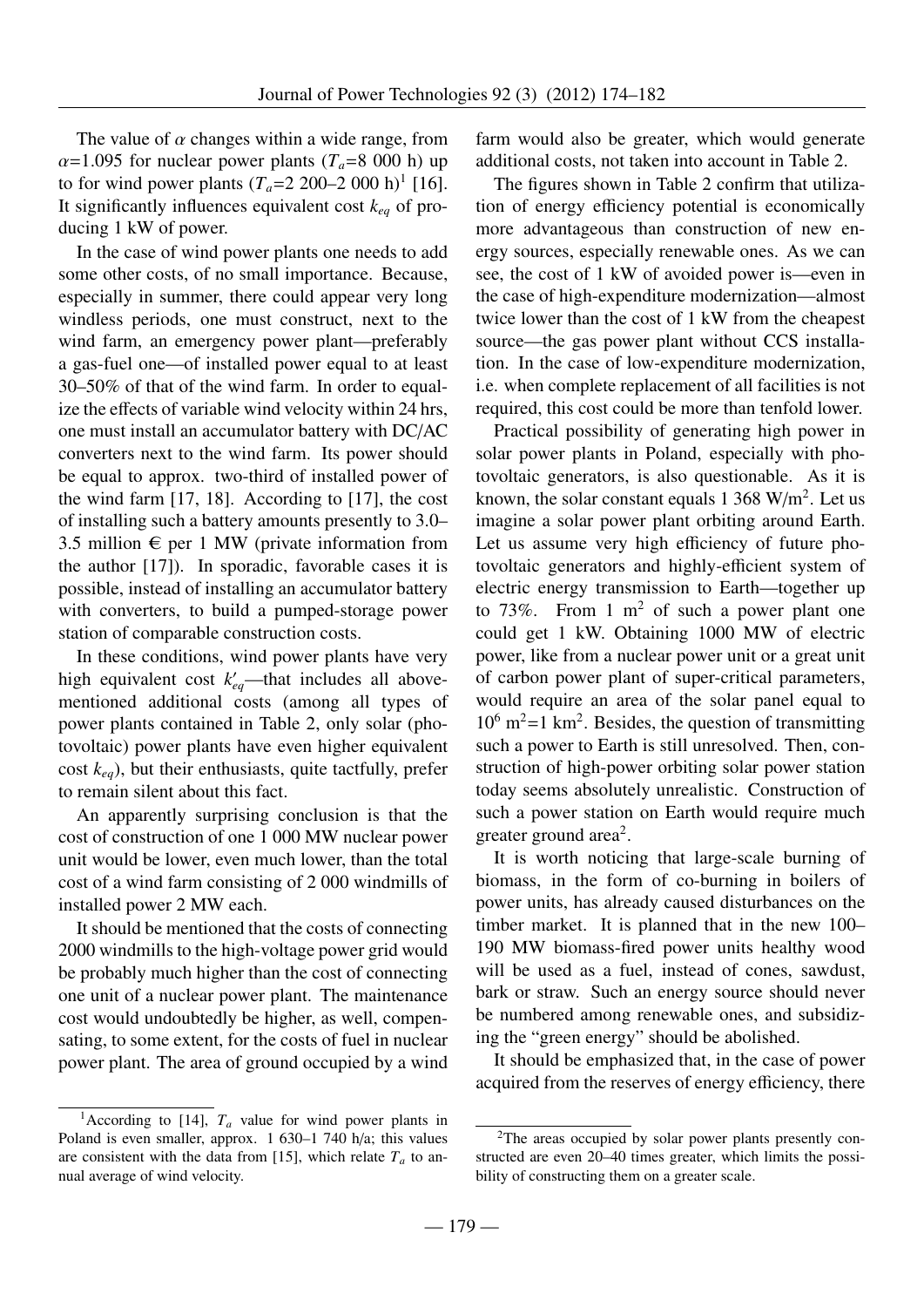| $\circ$<br>No<br>${}^{\circ}$<br>ە ب<br>S<br>4<br>ယ<br>N<br>$\overline{4}$<br>13<br>12<br>Ξ<br>$\overline{\circ}$<br>Source of electric energy<br>$\exp$ expenditure modernization)<br>V<br>expenditure modernization) $^{IV}$<br>Gas power plant (without CCS)<br>plant (CSP)<br><b>KW</b><br>Small hydroelectric plant (below 5<br>Nuclear power plant $\Pi^{III}$<br>Nuclear power plant $I^H$<br>and accumulator battery<br>as above, including costs of gas PP<br>"On shore" wind power plant<br>Avoided cost acc. to Table 1 (low-<br>Avoided cost acc. to Table 1 (high-<br>Biomass power plant<br>Photovoltaic solar power plant<br>Concentration-based solar power<br>Geothermal power plant<br>CCS<br>Brown coal power plant (without<br>CCS<br>Hard coal power plant (without<br>Capacity factor $T_a$ , h<br>$(\sec \tan 19, 20)$<br><b>5500</b><br><b>5500</b><br>0009<br>2200<br>2200<br>0009<br>2000<br>2000<br>1600<br>1600<br>4000<br>0008<br>0009<br>5500<br>0008<br>0008<br><b>5500</b><br>accord-<br>Unitary investment cost $k_{inv}$ ,<br>1700<br>1700<br>ing to<br>4500<br>3000<br>1500<br>00S <sub>I</sub><br>$[61]$<br>006<br>$\mathbb{I}=\mathbb{I}$<br>$\overline{\phantom{a}}$<br>T<br>€/kW<br>according<br>(incogeneration)<br>3rd<br>to $[20]$<br><b>2000</b><br>4500<br>0000<br>3300<br>generation)<br>2000<br>1500<br>1300<br>1500<br>3000<br>0061<br>$\,$ $\,$<br>$\mathsf I$<br>ï<br>$cost$ tactor $\alpha$<br>Equivalent<br>5.475<br>3.982<br>3.982<br>5.475<br>4.38<br>4.38<br>1.592<br>1.592<br>1.460<br>1.752<br>1.095<br>1.460<br>1.095<br>1.095<br>1.592<br>1.592<br>2.19<br>concerning data<br>Equivalent investment cost $k_{eq}$ ,<br>from column 4<br>0770<br><b>7450</b><br>3285<br>2190<br>2390<br>4930<br>$\begin{aligned} k'_{eq} &= 17780^{\prime}\\ k'_{eq} &= 16170^{\prime}\\ \end{aligned}$<br>0261<br>€/kW<br>$\overline{\phantom{a}}$<br>concerning data<br>from column 3<br>27400<br>21900<br>4780<br>0230<br><b>5780</b><br>3025<br>3180<br>2070<br>1640<br>1640<br>$\mathsf I$<br>$\overline{\phantom{a}}$<br>$\frac{\text{Table 1) } k_{\text{av}}}{\text{PLWRW}}$ |  | $\sim$ | $\mathbf{\omega}$ | 4 | S | ç | 7 |                    |
|-------------------------------------------------------------------------------------------------------------------------------------------------------------------------------------------------------------------------------------------------------------------------------------------------------------------------------------------------------------------------------------------------------------------------------------------------------------------------------------------------------------------------------------------------------------------------------------------------------------------------------------------------------------------------------------------------------------------------------------------------------------------------------------------------------------------------------------------------------------------------------------------------------------------------------------------------------------------------------------------------------------------------------------------------------------------------------------------------------------------------------------------------------------------------------------------------------------------------------------------------------------------------------------------------------------------------------------------------------------------------------------------------------------------------------------------------------------------------------------------------------------------------------------------------------------------------------------------------------------------------------------------------------------------------------------------------------------------------------------------------------------------------------------------------------------------------------------------------------------------------------------------------------------------------------------------------------------------------------------------------------------------------------------------------------------------------------------------------------------------------------|--|--------|-------------------|---|---|---|---|--------------------|
| $rac{1}{1020}$                                                                                                                                                                                                                                                                                                                                                                                                                                                                                                                                                                                                                                                                                                                                                                                                                                                                                                                                                                                                                                                                                                                                                                                                                                                                                                                                                                                                                                                                                                                                                                                                                                                                                                                                                                                                                                                                                                                                                                                                                                                                                                                |  |        |                   |   |   |   |   | $(\text{acc. to})$ |
|                                                                                                                                                                                                                                                                                                                                                                                                                                                                                                                                                                                                                                                                                                                                                                                                                                                                                                                                                                                                                                                                                                                                                                                                                                                                                                                                                                                                                                                                                                                                                                                                                                                                                                                                                                                                                                                                                                                                                                                                                                                                                                                               |  |        |                   |   |   |   |   |                    |
|                                                                                                                                                                                                                                                                                                                                                                                                                                                                                                                                                                                                                                                                                                                                                                                                                                                                                                                                                                                                                                                                                                                                                                                                                                                                                                                                                                                                                                                                                                                                                                                                                                                                                                                                                                                                                                                                                                                                                                                                                                                                                                                               |  |        |                   |   |   |   |   |                    |
|                                                                                                                                                                                                                                                                                                                                                                                                                                                                                                                                                                                                                                                                                                                                                                                                                                                                                                                                                                                                                                                                                                                                                                                                                                                                                                                                                                                                                                                                                                                                                                                                                                                                                                                                                                                                                                                                                                                                                                                                                                                                                                                               |  |        |                   |   |   |   |   |                    |
|                                                                                                                                                                                                                                                                                                                                                                                                                                                                                                                                                                                                                                                                                                                                                                                                                                                                                                                                                                                                                                                                                                                                                                                                                                                                                                                                                                                                                                                                                                                                                                                                                                                                                                                                                                                                                                                                                                                                                                                                                                                                                                                               |  |        |                   |   |   |   |   |                    |
|                                                                                                                                                                                                                                                                                                                                                                                                                                                                                                                                                                                                                                                                                                                                                                                                                                                                                                                                                                                                                                                                                                                                                                                                                                                                                                                                                                                                                                                                                                                                                                                                                                                                                                                                                                                                                                                                                                                                                                                                                                                                                                                               |  |        |                   |   |   |   |   |                    |
|                                                                                                                                                                                                                                                                                                                                                                                                                                                                                                                                                                                                                                                                                                                                                                                                                                                                                                                                                                                                                                                                                                                                                                                                                                                                                                                                                                                                                                                                                                                                                                                                                                                                                                                                                                                                                                                                                                                                                                                                                                                                                                                               |  |        |                   |   |   |   |   |                    |
|                                                                                                                                                                                                                                                                                                                                                                                                                                                                                                                                                                                                                                                                                                                                                                                                                                                                                                                                                                                                                                                                                                                                                                                                                                                                                                                                                                                                                                                                                                                                                                                                                                                                                                                                                                                                                                                                                                                                                                                                                                                                                                                               |  |        |                   |   |   |   |   |                    |
|                                                                                                                                                                                                                                                                                                                                                                                                                                                                                                                                                                                                                                                                                                                                                                                                                                                                                                                                                                                                                                                                                                                                                                                                                                                                                                                                                                                                                                                                                                                                                                                                                                                                                                                                                                                                                                                                                                                                                                                                                                                                                                                               |  |        |                   |   |   |   |   |                    |
|                                                                                                                                                                                                                                                                                                                                                                                                                                                                                                                                                                                                                                                                                                                                                                                                                                                                                                                                                                                                                                                                                                                                                                                                                                                                                                                                                                                                                                                                                                                                                                                                                                                                                                                                                                                                                                                                                                                                                                                                                                                                                                                               |  |        |                   |   |   |   |   |                    |
|                                                                                                                                                                                                                                                                                                                                                                                                                                                                                                                                                                                                                                                                                                                                                                                                                                                                                                                                                                                                                                                                                                                                                                                                                                                                                                                                                                                                                                                                                                                                                                                                                                                                                                                                                                                                                                                                                                                                                                                                                                                                                                                               |  |        |                   |   |   |   |   |                    |
|                                                                                                                                                                                                                                                                                                                                                                                                                                                                                                                                                                                                                                                                                                                                                                                                                                                                                                                                                                                                                                                                                                                                                                                                                                                                                                                                                                                                                                                                                                                                                                                                                                                                                                                                                                                                                                                                                                                                                                                                                                                                                                                               |  |        |                   |   |   |   |   | $\sf I$            |
|                                                                                                                                                                                                                                                                                                                                                                                                                                                                                                                                                                                                                                                                                                                                                                                                                                                                                                                                                                                                                                                                                                                                                                                                                                                                                                                                                                                                                                                                                                                                                                                                                                                                                                                                                                                                                                                                                                                                                                                                                                                                                                                               |  |        |                   |   |   |   |   |                    |
|                                                                                                                                                                                                                                                                                                                                                                                                                                                                                                                                                                                                                                                                                                                                                                                                                                                                                                                                                                                                                                                                                                                                                                                                                                                                                                                                                                                                                                                                                                                                                                                                                                                                                                                                                                                                                                                                                                                                                                                                                                                                                                                               |  |        |                   |   |   |   |   | $\frac{200}{180}$  |

Concerns actual contract prices, see [13]; according to up-to-date (June 2011) information from specialists, unitary cost of construction of NPP by European companies will not exceed 3500 €/kW *IV*Weighted average of items  $a, g, j1, and j2$  in Table 1; assumed exchange rate 1 ጠ<br>ዘ 3.94 PLN

3.94 PLN

ጠ<br>ዘ

Weighted average of remaining items in Table 1; assumed exchange rate 1

*V*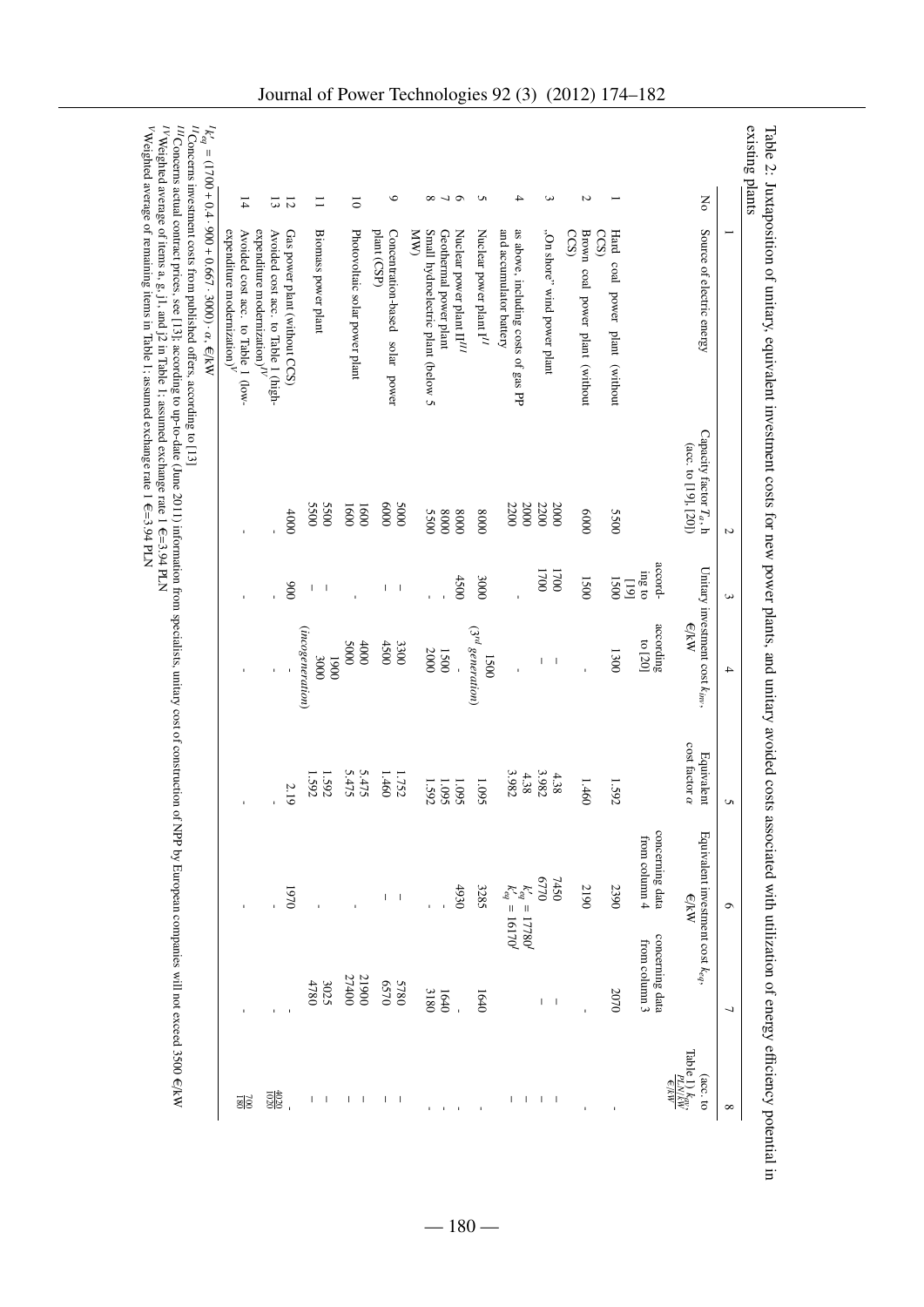are not any exploitation costs associated with employment of staff 3 , maintenance of devices, costs of fuel, etc. Moreover, in the case of CHP, heat pumping stations, etc., we also avoid losses in the power grid, which in Poland amount to 10% of the produced electric energy [21]. Obviously, the costs related to over-limit emission of  $CO<sub>2</sub>$  (or the costs of preventing this emission), which can appear in the case of gas of fossil fuel power plants, are also eliminated. Harmful wastes, like dusts, ashes, sulphur and nitrogen dioxides, radioactive isotopes, etc., are not produced, either. Contrary to developing new energy sources, utilization of renewable energy potential does not require any infrastructure (ground, roads, connections to network).

All these above-mentioned additional factors make the disproportion between the costs shown in Table 2 even greater, and enhance the benefits of using reserves of energy efficiency.

# 5. Conclusions

- 1. The reserves hidden in the possibility of increasing energy efficiency of fluid transport in PP, CHPP and CHP, and similar possibilities associated with many other technological and operation processes, must be recognized as a very serious energy reserve. Utilization of this reserve would carry with it a twofold—and in many cases even tenfold decrease in investment expenditures, compared to the construction of a cheapest, comparable source of energy.
- 2. Additional advantages of utilization of energy efficiency are:
	- the shortest recoupment period of realization costs,
	- the shortest time of introducing adequate modernizations,
	- lack of additional costs related to purchase of ground for the investment, construction

or development of infrastructure, connecting to the power grid, costs of fuel, maintenance, etc.,

- zero  $CO<sub>2</sub>$  emission.
- 3. The potential of energy efficiency, in thermal power stations and heating plants, can be assessed in Poland on the level of 1.5–2.5 TWh/a. In the scale of entire national economy, real potential of energy efficiency can be evaluated as 25–30% of presently produced electric energy, i.e. 38–48 TWh/a. Its utilization would make it possible to avoid, or rationally distribute in time, the construction of new, high-efficiency, low-emission energy sources of total power of 6.8–8.2 GW. At the same time, it would be possible to close down the plants being the worst in these categories.
- 4. An additional advantage of making the economy less energy-consuming is, as mentioned in item 2, the possibility of avoiding  $CO<sub>2</sub>$  emission of least 34–41 million ton yearly.
- 5. Utilization of the potential of energy efficiency should become a priority for the Polish state. Appropriate means of motivation must be created, much stronger than those resulting from the existing energy efficiency act. Each energy user, as well as energy producer, must be convinced of benefits resulting from decreasing energy consumption in its area of activity.
- 6. When we compare costs of construction of different energy sources, we must take into account their capacity factors and various additional costs that are involved. Therefore, it turns out that construction of big wind farms requires (at least) twice higher expenditures per 1 kW of power than the construction of a nuclear power plant of the same equivalent power. Moreover, big photovoltaic plants turn out to be horrendously expensive.
- 7. It is worth investing, on a large scale, in renewable energy sources, scattered or diffused, of relatively low powers. The highest powers must be left for high-efficiency, low-emission fossil fuel units (but without CCS), gas, and/or nuclear power plants. This would be the least expensive and the best ecologically-oriented solution.

<sup>&</sup>lt;sup>3</sup>One of benefits of renewable energy sources, as one claims, will be that 3 million new jobs, associated with development of these sources, will be created in the EU by the year 2020 [18]. In Poland this number can be estimated as 350,000. It is easy to calculate that this will cause an increase in electric energy prices for end users by approx. 0.10 PLN/kWh.